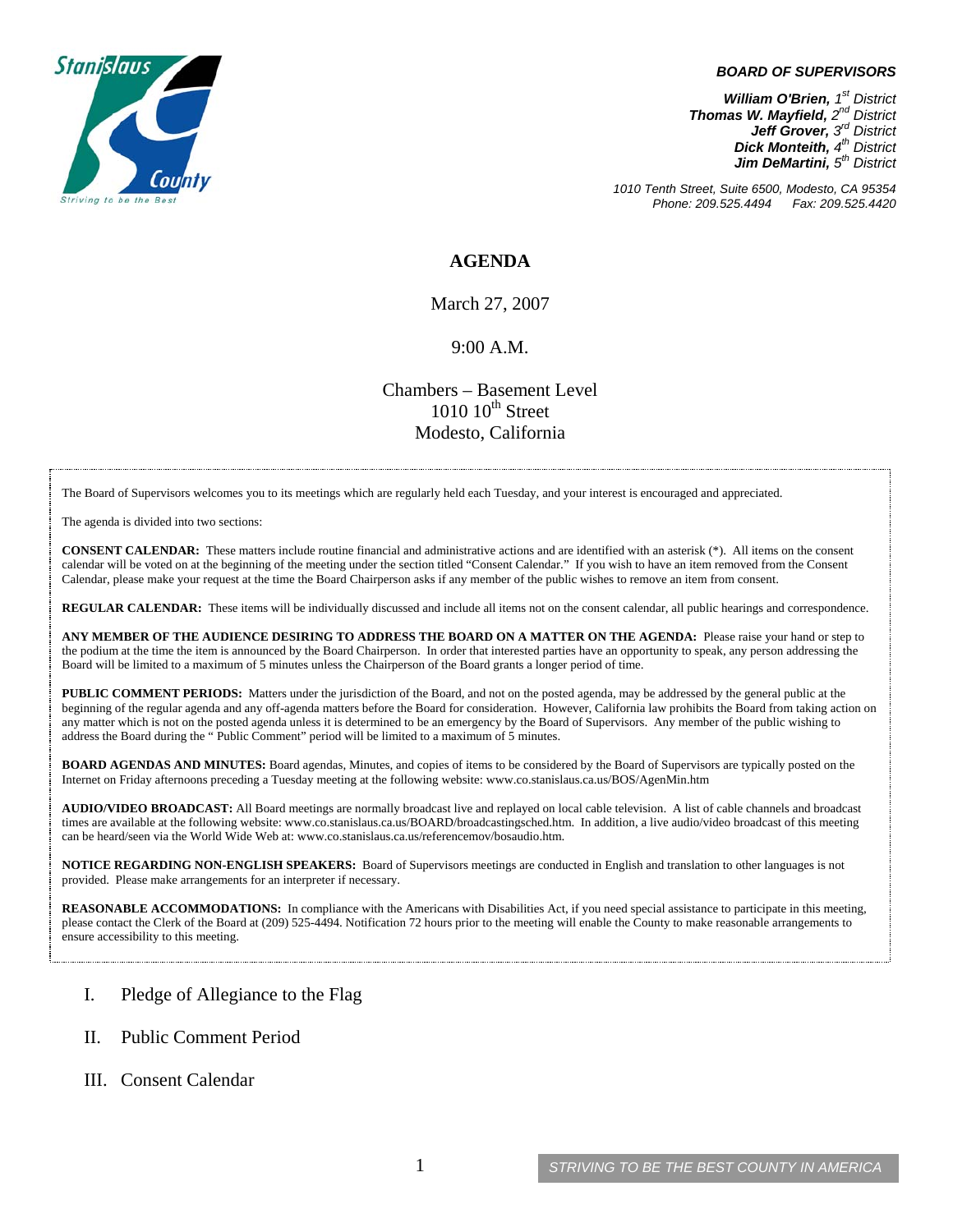## IV. Agenda Items

- A. Miscellaneous
- \* 1. Approval of the Minutes for March 20, 2007 ([View Item](http://www.co.stanislaus.ca.us/bos/minutes/2007/min03-20-07.pdf))
- \* 2. Approval to Adopt and Waive the Second Reading of Ordinance C.S. 985 to Amend Sections 11.04.040, 11.04.050, 11.04.060, 11.04.070 of the Stanislaus County Code, Amending and Adding Speed Zones on Toomes Road (Salida Area) and Crows Landing Road (Modesto Area) ([View Item](http://www.co.stanislaus.ca.us/bos/agenda/2007/20070327/A02.pdf))
- \* 3. Acceptance of the Resignations of:
	- a. Daniel Ortiz from the Economic Development Action Committee ([View Item](http://www.co.stanislaus.ca.us/bos/agenda/2007/20070327/A03a.pdf))
	- b. Leo Avila, Jr. from the Housing Authority of the County of Stanislaus' Board of Commissioners ([View Item](http://www.co.stanislaus.ca.us/bos/agenda/2007/20070327/A03b.pdf))
- \* 4. Approval of Appointments of:
	- a. Rodman Hooker to the Turlock Mosquito Abatement Board of Directors ([View Item](http://www.co.stanislaus.ca.us/bos/agenda/2007/20070327/A04a.pdf))
	- b. Mary Jill Klajic to the Commission on Aging ([View Item](http://www.co.stanislaus.ca.us/bos/agenda/2007/20070327/A04b.pdf))
- \* 5. Approval to Proclaim April 15-21, 2007 as National Library Week in Stanislaus County ([View Item](http://www.co.stanislaus.ca.us/bos/agenda/2007/20070327/A05.pdf))
- \* 6. Approval of Request from the River Oaks 4-H for Use of the Woodward Reservoir Undeveloped Area on May 3 through 6, 2007 for their  $2<sup>nd</sup>$  Annual 4-H Poker Ride, Run or Walk Event ([View Item](http://www.co.stanislaus.ca.us/bos/agenda/2007/20070327/A06.pdf))
- B. Chief Executive Office
- \* 1. Approval to Set a Public Hearing on April 17, 2007, at 6:45 p.m., to Appoint Matthew Joseph Machado, P.E., as the Stanislaus County Road Commissioner ([View Item](http://www.co.stanislaus.ca.us/bos/agenda/2007/20070327/B01.pdf))
- \* 2. Approval to Accept the Report of Annual Inspection/Evaluation of Local Jail/Detention Facilities Pursuant to Section 101045 of the State of California Health and Safety Code - Environmental Resources ([View Item](http://www.co.stanislaus.ca.us/bos/agenda/2007/20070327/B02.pdf))
- \* 3. Approval of a Memorandum of Understanding with the West Modesto King Kennedy Neighborhood Collaborative for \$153,842 for Meeting Program Requirements of the Kaiser Permanente Healthy Eating Active Living-Community Health Initiative - Health Services Agency ([View Item](http://www.co.stanislaus.ca.us/bos/agenda/2007/20070327/B03.pdf))
- \* 4. Approval to Proceed with the Next Phases of Bidding and Construction for the Founders Room, Administration Area, and the Remaining Portions of the Plaza for the Gallo Center for the Arts Project, and Related Actions ([View Item](http://www.co.stanislaus.ca.us/bos/agenda/2007/20070327/B04.pdf))
	- 5. Acceptance of the Sheriff's Report to the Community on the First 250 Days in Office ([View Item](http://www.co.stanislaus.ca.us/bos/agenda/2007/20070327/B05.pdf))
- C. Department of Public Works
- \* 1. Approval to Consider and Adopt a Resolution of Necessity to Acquire Real Property or Interest in Real Property by Eminent Domain for the State Route 219 Widening Project, Parcel Owner Gary Max and Linda Thompson, Co-Trustees, et al, APN: 003-019-012 ([View Item](http://www.co.stanislaus.ca.us/bos/agenda/2007/20070327/C01.pdf))
- \* 2. Approval to Consider and Adopt a Resolution of Necessity to Acquire Real Property or Interest in Real Property by Eminent Domain for the State Route 219 Widening Project, Parcel Owner Donald G. Beachler, et ux, APN: 003-019-011 ([View Item](http://www.co.stanislaus.ca.us/bos/agenda/2007/20070327/C02.pdf))
- \* 3. Approval of the Transportation Development Act Claim for Fiscal Year 2006/2007 ([View Item](http://www.co.stanislaus.ca.us/bos/agenda/2007/20070327/C03.pdf))
- \* 4. Approval to Award Consulting Contract to GDR Engineering for the Design of the Albers Road Widening – Phase II Project (Claribel Road to Milnes Road) ([View Item](http://www.co.stanislaus.ca.us/bos/agenda/2007/20070327/C04.pdf))